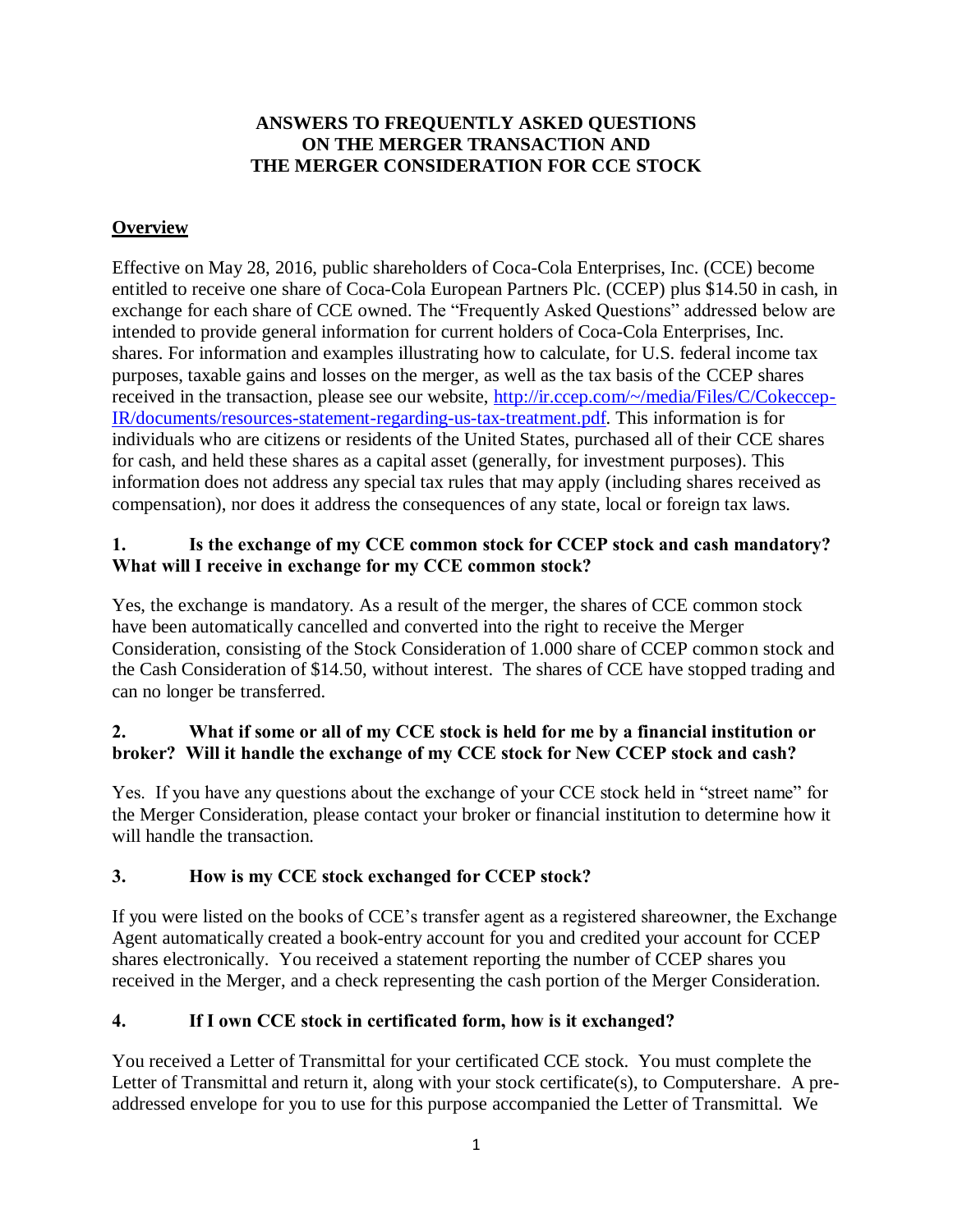recommend that you make photocopies of the documents and mail the originals to the Exchange Agent by registered-return receipt mail. Retain the receipt and photocopies until the exchange is completed.

# **5. What if I can't locate all of my CCE stock certificates?**

If you cannot locate some or all of your CCE stock certificates for stock you own in certificated form:

- Follow the instructions on the Letter of Transmittal and complete the Affidavit of Lost, Missing or Destroyed Certificate(s).
- Return the Letter of Transmittal with the Affidavit completed, along with any certificate(s) you may have in your possession, to Computershare in the enclosed return envelope. We recommend that you use Registered Mail Return Receipt Requested and retain photocopies of the original documents submitted until the exchange is completed.

Please note that you will have to pay a service fee and the cost of a surety bond to have your certificates replaced, so it is to your benefit to locate the original certificate(s).

## **6. Should I endorse my CCE stock certificates that I am sending to Computershare for payment?**

No. For your protection, do not endorse your stock certificates for CCE stock you own in certificated form.

# **7. What if I have CCE stock certificates in more than one account?**

You received a separate Letter of Transmittal for each account in which you own CCE stock in certificated form. You must complete and submit each Letter of Transmittal that you received, along with the appropriate certificates.

# **8. How long will it take Computershare to send me a check for my CCE stock certificates?**

For CCE stock that you own in certificated form, the statement reporting the number of new CCEP shares you received in the Merger and the check for your CCEP stock will be mailed within approximately 7 to 10 business days from receipt of your documents at Computershare, assuming that all of the documents required to exchange your CCE stock certificates for the Merger Consideration are in proper order. If more than three (3) weeks have elapsed from the date you submitted the required materials and you have not received the statement reporting the number of CCEP shares you received in the Merger and check, contact Computershare (See Question 14 below for contact information for Computershare.)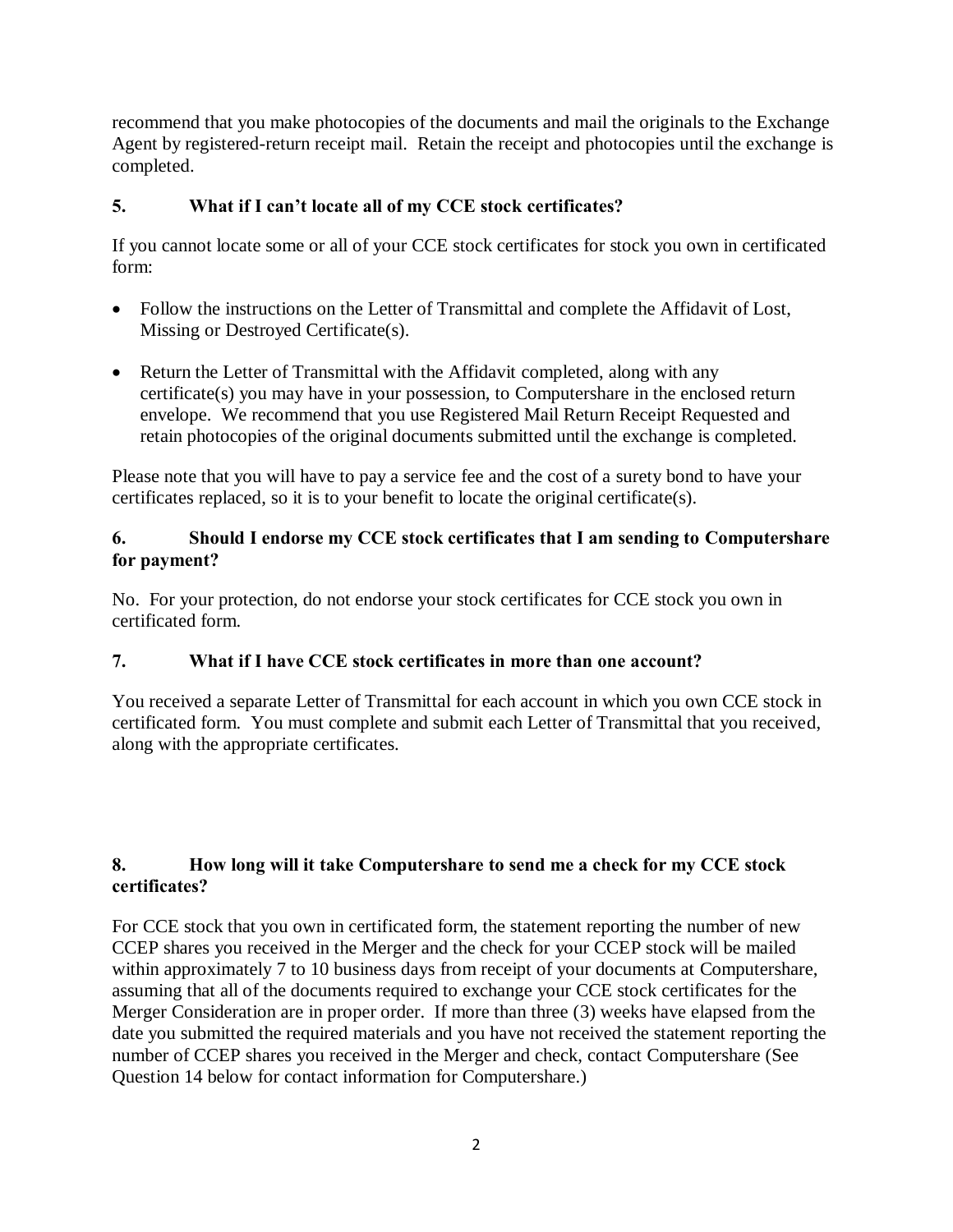### **9. How do l get my CCEP stock and proceeds check sent to an address other than the one on the Letter of Transmittal?**

Complete Special Transfer Instructions on the Letter of Transmittal and return the completed form to Computershare, along with your certificate(s) if any, in the enclosed return envelope.

# **10. What if I want to transfer the right to receive the merger consideration to another person?**

Complete Special Transfer Instructions on the Letter of Transmittal if you want the Merger consideration to be issued in another name. Please note that the current owner(s)' signature(s) will have to be Medallion Guaranteed for the transfer to occur.

# **11. What is a Medallion Guarantee? Is it the same as a Notary certification?**

In the United States, a Medallion Guarantee is a special signature guarantee for the transfer of securities. It is a guarantee by a financial institution that the signature is genuine and the financial institution accepts liability for any forgery. Signature guarantees protect shareowners by preventing unauthorized transfers and possible investor losses. **A Notary Public certification is not acceptable for this purpose.**

This guarantee is normally obtained from selected banks or other financial institutions. Different institutions have different policies as to what type of identification they require to provide the guarantee and whether they charge a fee for such service. Most institutions would not guarantee a signature of someone who has not already been their customer.

After you have completed Section 6, take the form to a bank, savings and loan, credit union, or brokerage that participates in the Medallion Signature Guarantee Program. They will require proof of your identity and then they will affix the medallion guarantee stamp next to your signature on the document.

# **12. How do I contact Computershare if I have questions or need to send material to them?**

You can contact them as follows:

**By Telephone** - 9 a.m. to 6 p.m. New York Time, Monday through Friday, except bank holidays:

From within the U.S., Canada or Puerto Rico: 1-800-418-4CCE (4223) (Toll Free)

From outside the U.S.: (201) 680-6579